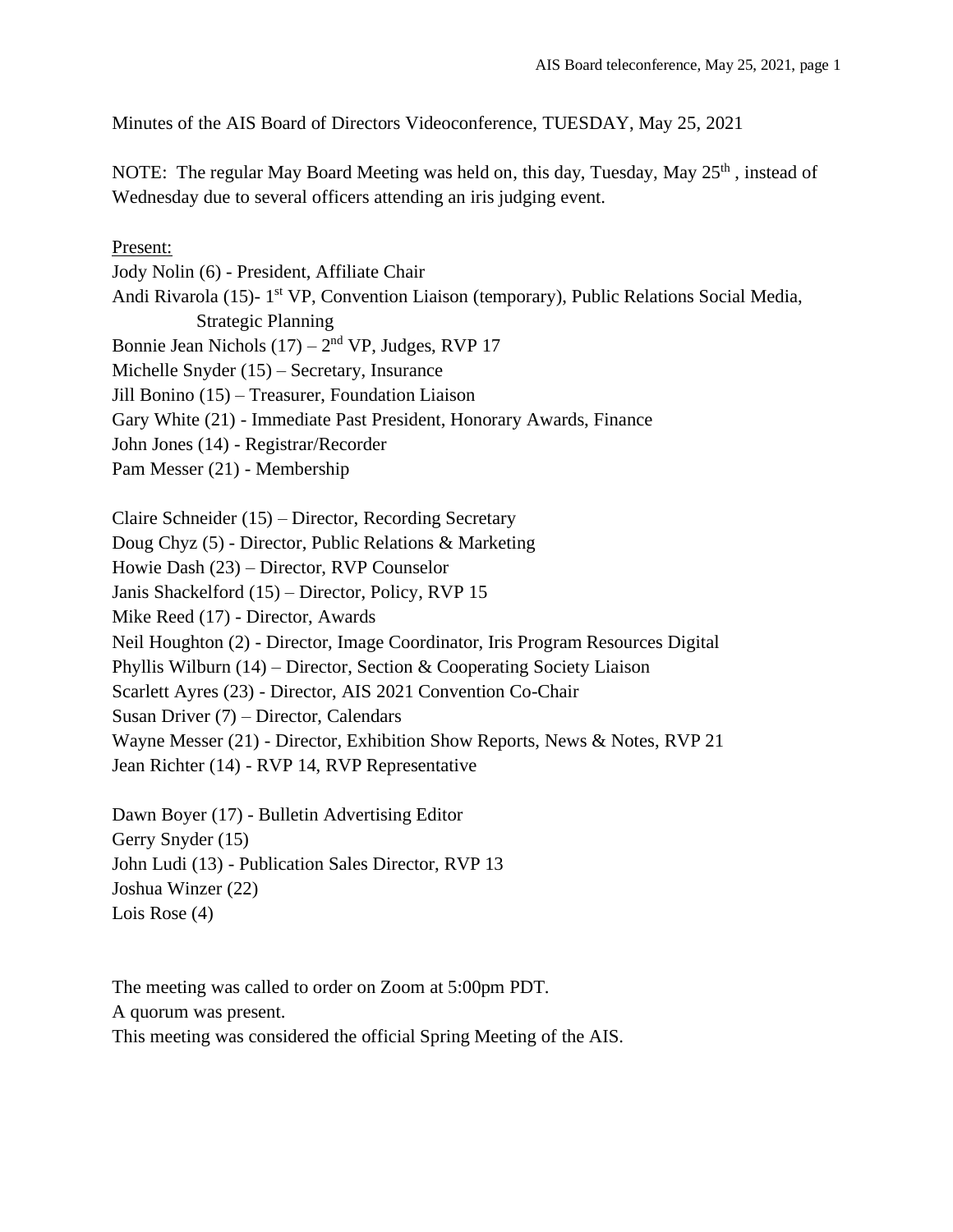1. Motion 1: to approve the minutes from the AIS Board meeting, April 28, 2021, with a correction from Jill Bonino and a spell-check from Phyllis Wilburn. Motion by Janis Shackelford and seconded by Bonnie Nichols. Motion passed.

2. Motion 2: to approve the minutes from the special AIS Handbook Board meeting, May 11, 2021, with corrections to the date in the header of the minutes. Motion by Howie Dash and seconded by Bonnie Nichols. Motion passed.

## REPORTS

3. Membership Secretary- Pam Messer

Pam recommended creating a task force to rebalance AIS regions because of the disparity in ranges of size and membership. Pam's report contained several interesting charts including a list of the regions and the quantity of AIS members. An ad hoc committee was established to study the alignment of regions and will consist of Howie Dash, Doug Chyz, Gary White, Pam Messer, with Bonnie Nichols to be the chair. Topics will include but not be limited to Region 10 and the Canadian provinces.

Motion 3: To create an ad hoc committee to study the alignment of the regions and report back to the AIS Board by the end of 2021. Motion by Neil Houghton and seconded by Michelle Snyder. Motion passed.

Pam proposed three possible options for dealing with the e- and life-memberships.

DISCUSSION: Andi Rivarola reported that H.I.P.S. no longer offers a life membership option. The Membership Committee headed by Andi will present recommendations on this issue at a future meeting.

4. Section & Cooperating Societies - Phyllis Wilburn Information only.

DISCUSSION: It has been difficult for sections to find directors, officers, and newsletter editors. It might be helpful or necessary for the AIS Board of Directors to help them find solution(s) to this problem. Because there are legal issues involved, Jody Nolin will consult with Dale Strauss, AIS counsel, for information about the proper process in case of mergers or dissolutions of the various groups. Another consideration is the awards that sections and cooperating societies give.

5. Storefront - John Ludi Information only. High praise to John Ludi and Susan Driver for the beautiful 2022 calendars!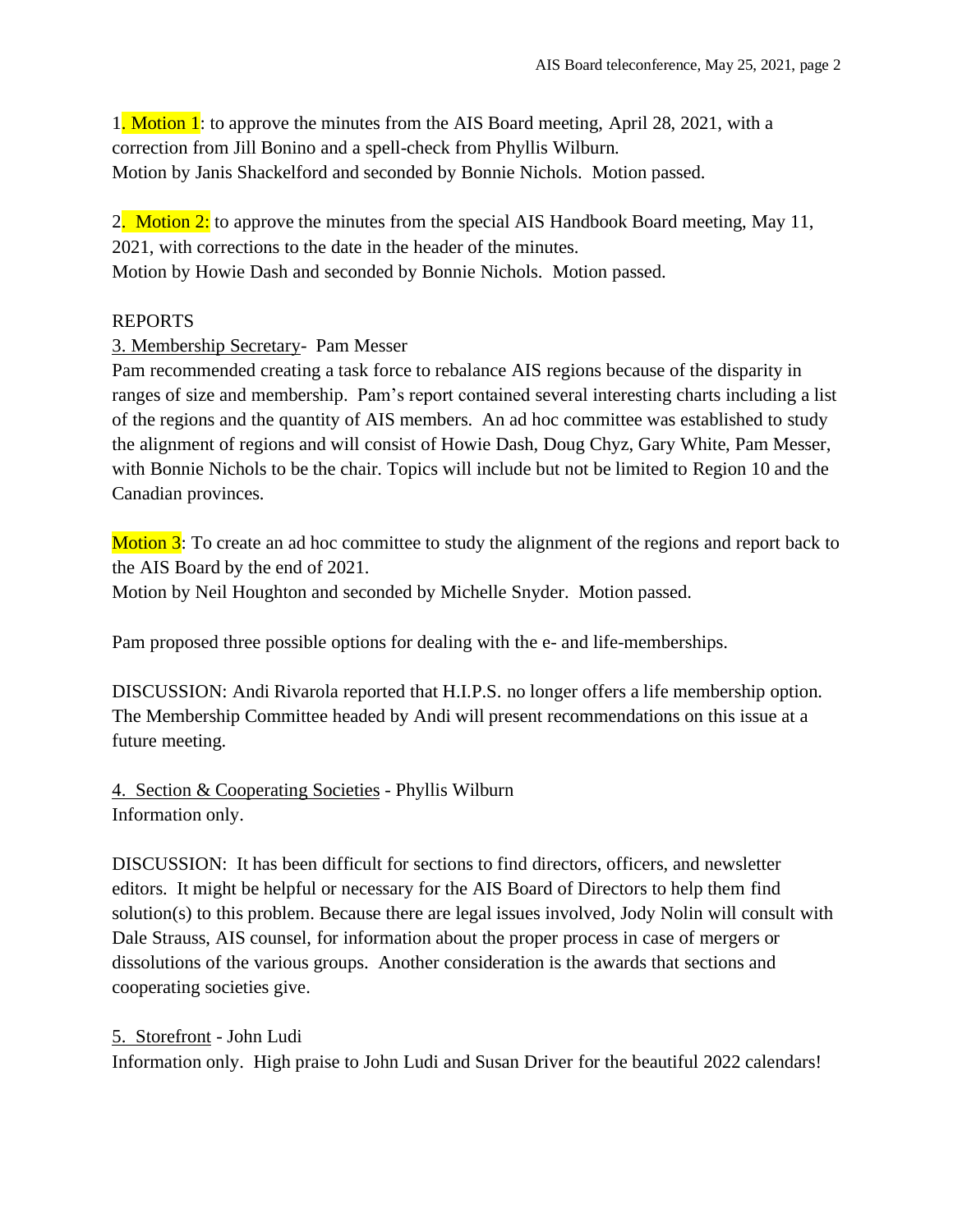### 6. RVP Counselor - Howie Dash

**Motion 4:** To approve the following for the  $2021/2022$  positions: RVP representative to the Board – Linda Baumgartner, Region 20 RVP secretary – Wayne Messer, Region 21 RVP member of the AIS Board Nominating Committee – Marcia Connolly, Region 1 RVP member of the AIS Board Nominating Committee – Gary Slagle, Region 3

Motion by Michelle Snyder and seconded by Phyllis Wilburn. Motion carried.

7. Foundation – Jill Bonino Information only. No new grants have been received, approved, or funded since the Fall 2020 report.

8. Treasurer – Jill Bonino Information only. Jill was complimented on her well-organized and colorful report.

9. Audit – Howie Dash Information only.

### 10. Nominating – Janis Shackelford

The list of candidates for director is W. E. (Bill) Dumont (13), Wayne Messer (21), Kathryn Mohr (2), Anita Moran (4), George (Steve) Poole (9), Riley Probst (14), Jean Richter (14), Janis Shackelford (15), Steve Speights (20), and Phyllis Wilburn (14).

The Executive Meeting for the Board to vote for directors will be June 2, Wednesday, 5 PM PDT. Nominations for director can be made from the floor in today's meeting.

### OLD BUSINESS

### 11. *Handbook for Judges* – Bonnie Nichols

Two chapters will be reviewed at one more special AIS Board meeting, June 8<sup>th</sup>: Ch 21 Reblooming iris and Ch 28 Single Blossom Entry. A Judge's Training Record form will also be presented. The Glossary and Appendix are in the works. The format of the *Handbook* is still being discussed.

### 12. Trophies and Ballot update – Mike Reed

The ballots are in the mail. Gerry Snyder is working with Mike to put the AIS Ballot online. Eighteen pages, double sided is the size of this year's AIS Ballot.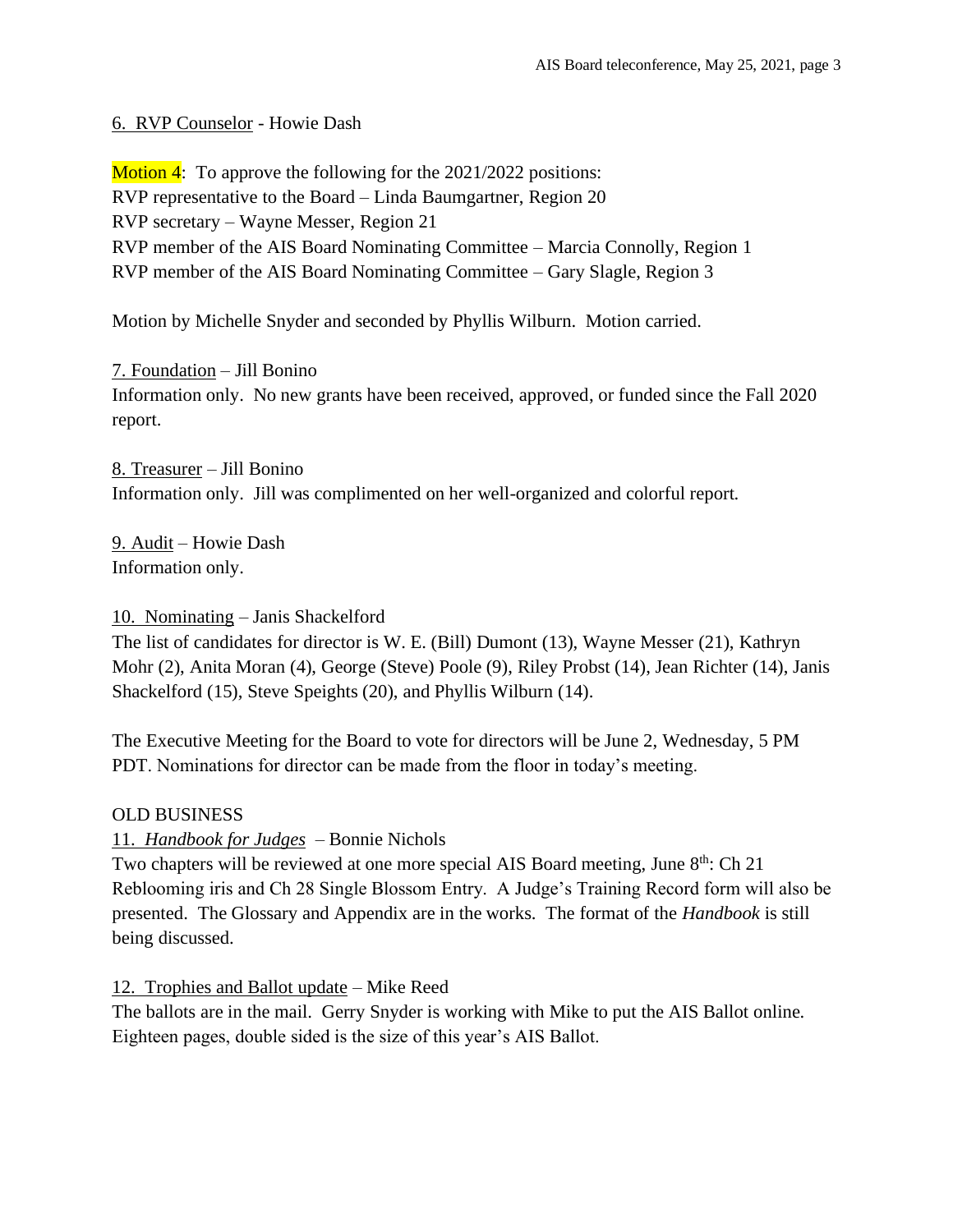Regarding trophies, Mike plans to purchase, this year, the large cup that will be used as a prop in photos. It was suggested that Mike write a page or two describing the new AIS trophy award system that would be published in the next *Bulletin.* 

The spring issue of *Irises: The Bulletin* is late and will not be combined with the summer issue. The  $5<sup>th</sup>$  *Supplement* will go onto the website as soon as the PDF is available.

### 13. Memberpress – Wayne Messer

The software has been purchased and installed. Memberships and membership groups have been started. Wayne is in the process of "testing in the sandbox."

### NEW BUSINESS

# 14. Silent Auction 2022 – John Ludi

Howie Dash reported that the potential of a Silent Auction at the 2022 convention is still being discussed. He and Scarlett Ayres are looking for people to organize and handle the Silent Auction. If the Silent Auction happens, it can be in the same room as the Boutique. Howie will follow up obtaining a legal document for artists working in the Boutique. The artists will need to sign an agreement (i.e., legal document) that clarifies the distribution of proceeds and liability.

The convention dates are April  $11 - 16$ , 2022.

### 15. Recording Equipment – Neil Houghton

The purpose for this equipment is to make a high-quality video recording of interviews of people who have made significant contributions in hybridizing or to the AIS. Recordings on cell phones are fuzzy.

Motion 5: to allocate \$500 for Neil Houghton to purchase high quality recording equipment. Motion by Michelle Snyder and seconded by Howie Dash. Motion passed.

Discussion: Neil would be in charge of the recording equipment: handling reservations to use the equipment and mentoring interviewers on its use. Hybridizers usually attend conventions, so obtaining and practicing the use of this equipment before the Las Cruces Convention is important.

# 16. Certification of Design Judges – Dawn Boyer

The proposal is to allow AIS judges to become certified in artistic design so they can judge at AIS shows. A judge who is certified in both horticulture and artistic design would save the cost of hiring an outside design judge and would ensure that irises in the exhibitions are judged accurately.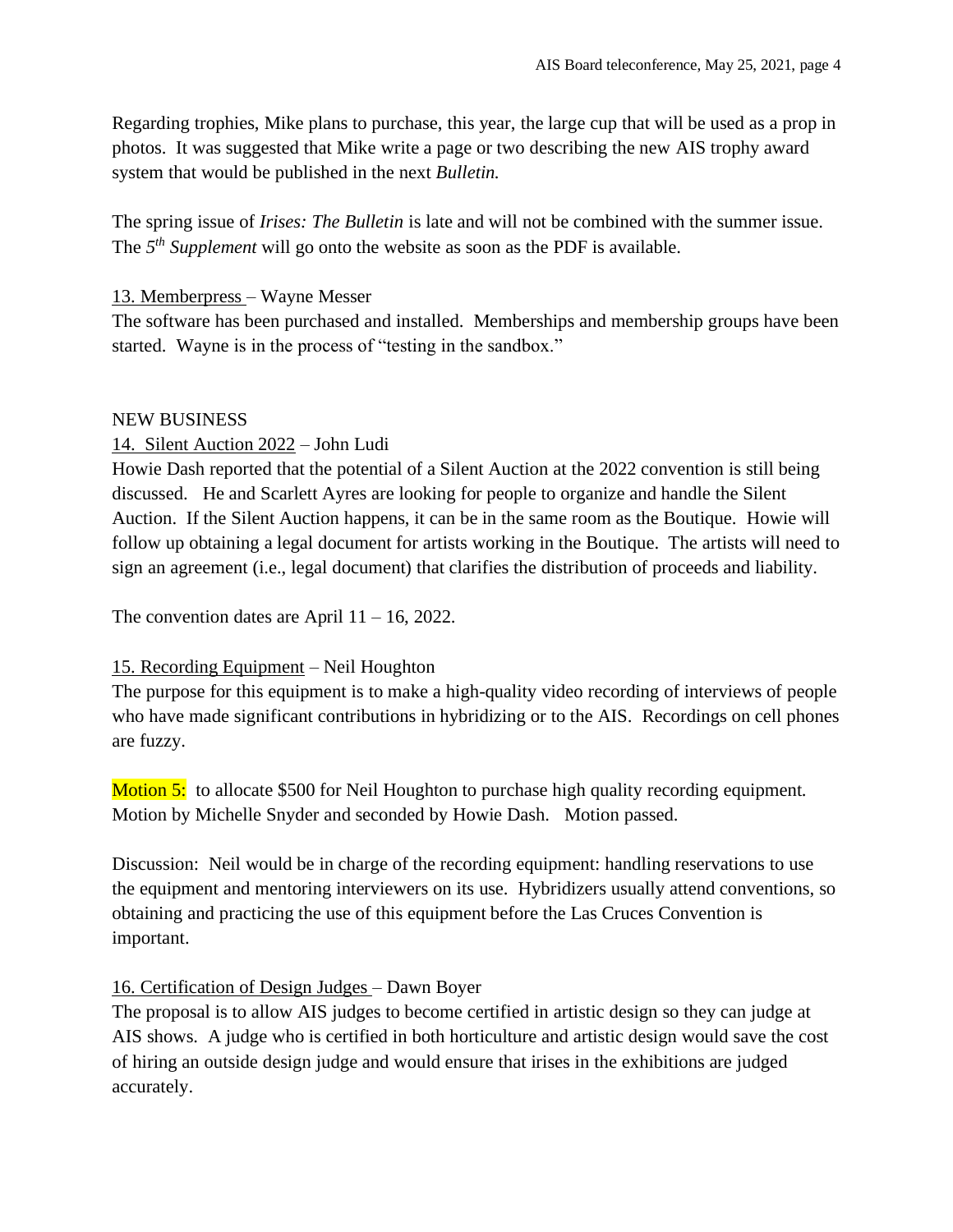For certification, the AIS judge would need one hour of Principles of Design, one hour covering the Point Scale, two hours to cover the rest of the chapter on artistic design, two hours of apprenticeship and two hours of actual hands-on designing with a design judge. Once the hours have been completed, there would be no requirement for further hours of instruction. There was discussion about how a judge might be grandfathered and immediately receive certification. The RVP or regional judges' training chair would keep track of the hours and final certification.

The AIS Board is very interested and asked Dawn, Bonnie Nichols, Jody Nolin, and any other interested people to work out the details of how to implement this certification.

## 17. Privacy Policy Review – Jody Nolin

Some affiliate presidents do not want their contact information on the AIS website. Some clubs use a club email address instead of a person's address to provide that privacy. There needs to be a way to contact presidents of affiliate clubs, whether it be by a phone number or email. The current waiver gives permission to publish the physical address of affiliate presidents, RVPs, etc. but nothing about phone or email addresses. Jody volunteered to revise or amend the current AIS privacy policy with input from Dale Strauss, legal counselor and present this revision to the Board for approval. It is important to have someone keep track of these waivers.

18. Motion 6: that Andi Rivarola be elected as president-elect to take office as president following the elections of the 2021 Fall Board Meeting. Motion by Michelle Snyder and seconded by Jill Bonino. Motion passed.

19. Nominations from the floor for Director – Michelle Snyder There were no nominations for director from the floor. The list presented by Janis Shackelford will be used at the Executive Meeting on June 2.

### 20. Appointment of Nomination Committee – Jody Nolin

Phyllis Wilburn (section rep), Claire Schneider (director), Howie Dash (director), Gary Slagle (RVP) and Marcia Connolly (RVP). The consultant will be Janis Shackelford. This committee will present a slate of candidates for director at the Spring 2022 meeting.

# 21. AIS Fall Board Meeting, November 6th - Janis Shackelford

Hotel for the Fall Board Meeting is the Courtyard by Marriott for \$179 plus tax per night. The hotel is located near Liberty Station which has several restaurants. Region 15 has agreed to contribute funds for this meeting. The meeting room has been reserved for all day. Yet to be secured are the P.A. system with 3 microphones on the tables, a stand-up mic for the public, a screen, and tables arranged in a U-shape for the Board members. The election of the new officers should occur during the banquet-dinner. The hotel offers an "Executive Break Package"